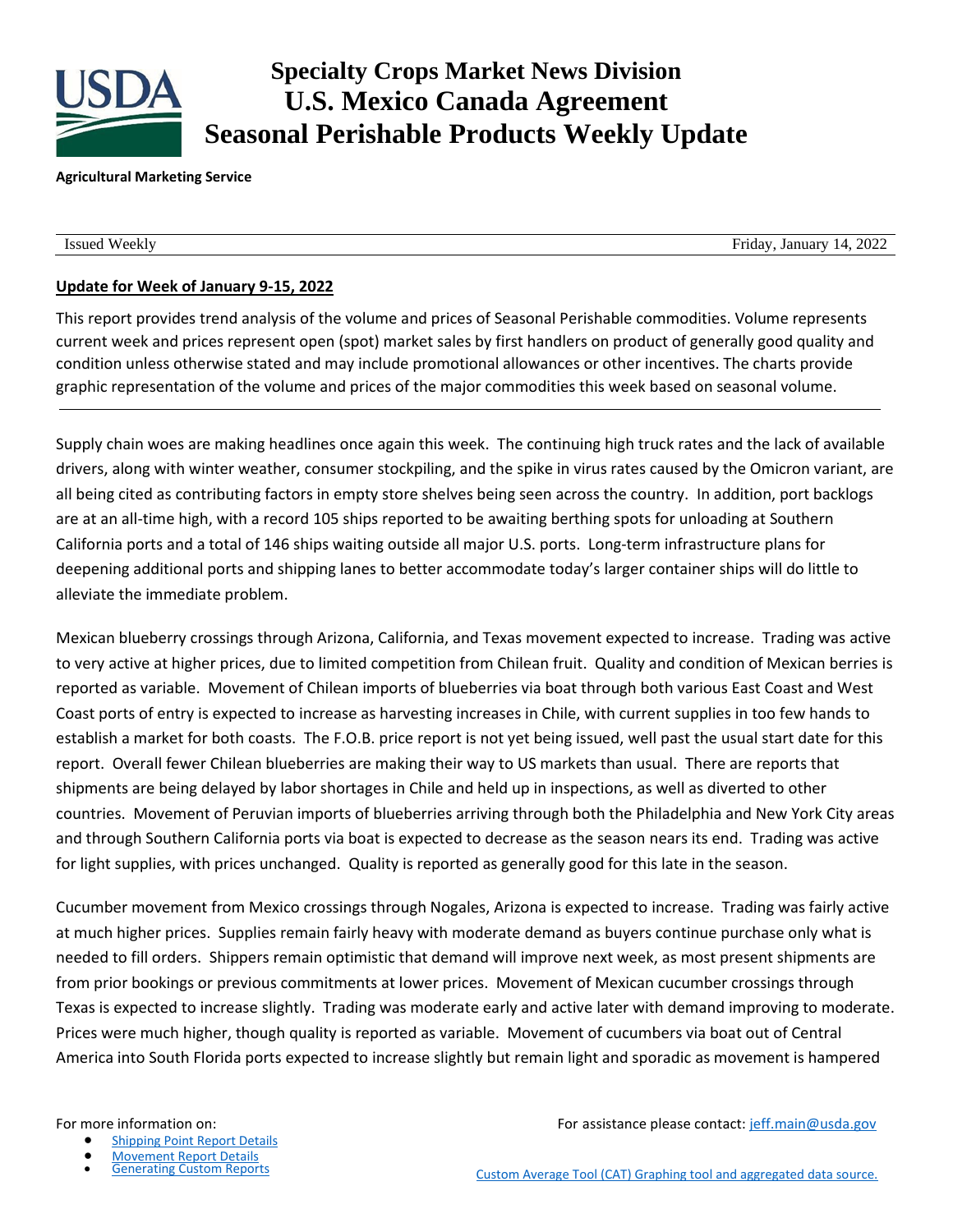by vessel and container delays. Trading was slow and no F.O.B. price report is currently being issued as supplies out of Honduras are insufficient to quote, though quality is reported as generally good.

Green bell peppers from Mexico crossing through Nogales, Arizona movement expected to increase. Trading was very active at much higher prices. Demand moderate overall but better on green bell peppers compared to other colors due to lower volumes. Movement and prices continue to be impacted by the truck shortage and high freight rates, with most present shipments from prior bookings or previous commitments. Movement of Mexico crossings through Texas is expected about the same. Trading was moderate with prices much lower though demand remains fairly good. Quality reported as variable. Most shipments are for colored bell peppers. Movement of green bell peppers out of Central and South Florida is about the same. Trading was very active at much higher prices. Demand was very good though available trucks remain hard to find.

Strawberry movement out of Central Florida is expected to increase slightly. Trading and demand exceed available supplies, though warmer temperatures over the weekend have increased supplies by about 25%. Cooler temperatures midweek are expected to decrease supplies again by the weekend. Prices slightly higher as a result. Mexico strawberry crossings through Texas movement is expected to increase. Trading was active at higher prices, though quality is reported as variable. Most present shipments are from prior bookings or previous commitments. Mexico strawberry crossings through the Otay Mesa movement expected to increase. Trading active, though available supplies are in too few hands to establish a market and quality and condition are reported as variable. Strawberries from Oxnard District California movement is expected to increase. Trading was active at higher prices. Quality and condition are variable, and some berries are being diverted to processing or freezers. Demand for all west coast berries eased slightly due to increasing volumes from improved weather. Berry prices have been hit especially hard by inflation, and these rising prices along with cold winter weather across much of the country could curb consumption numbers. Shippers are looking ahead to the Valentine's Day holiday, which traditionally brings high demand for strawberries.

Tomato movement out of Central and South Florida is expected to increase in South Florida. Trading active on 5x6 size and fairly active on others. Prices were higher. Supplies lighter on larger sizes leading to stronger demand for those sizes and fairly light demand on smaller sizes. Movement of Mexico tomato crossings through Texas expected to increase slightly. Trading was fairly active, with prices on 5x5s generally unchanged and others slightly lower. Quality reported as generally good. Movement of Mexican tomatoes crossing through Nogales Arizona is expected to increase seasonally. Trading was moderate with prices on 4x4s-4x5s much lower, 5x5s lower, and 5x6s generally unchanged. Supplies heavy on larger sizes and fairly light on smaller tomatoes. Most present shipments from prior bookings and/or previous commitments, though high truck rates and limited availability continue to affect movement and F.O.B. prices.

The following table provides a four-week price trend of the highest traded commodities this week.

| <b>Commodity</b>    | Package                           |  | 18-Dec-2021 |    | 25-Dec-2021 |    | 01-Jan-2022 |  | 08-Jan-2022 |  |  |  |
|---------------------|-----------------------------------|--|-------------|----|-------------|----|-------------|--|-------------|--|--|--|
| <b>BLUEBERRIES</b>  | flats 12 6-oz cups with lids      |  | 12.00       | Ś. | 15.00       | S. | 16.33       |  | 17.00       |  |  |  |
| <b>CUCUMBERS</b>    | 11/9-bushel cartons               |  | 8.52        | S  | 7.43        |    | 7.77        |  | 8.15        |  |  |  |
| PEPPERS, BELL TYPE  | 11/9-bushel cartons               |  | 13.10       | S. | 12.04       |    | 7.23        |  | 12.07       |  |  |  |
| <b>STRAWBERRIES</b> | flats 8 1-lb containers with lids |  | 17.36       | S. | 17.61       |    | 17.32       |  | 18.69       |  |  |  |
| <b>TOMATOES</b>     | cartons 2 layer                   |  | 11.95       | S. | 13.18       |    | 12.52       |  | 11.88       |  |  |  |

### **Four Week Price Trend in U.S. Dollars**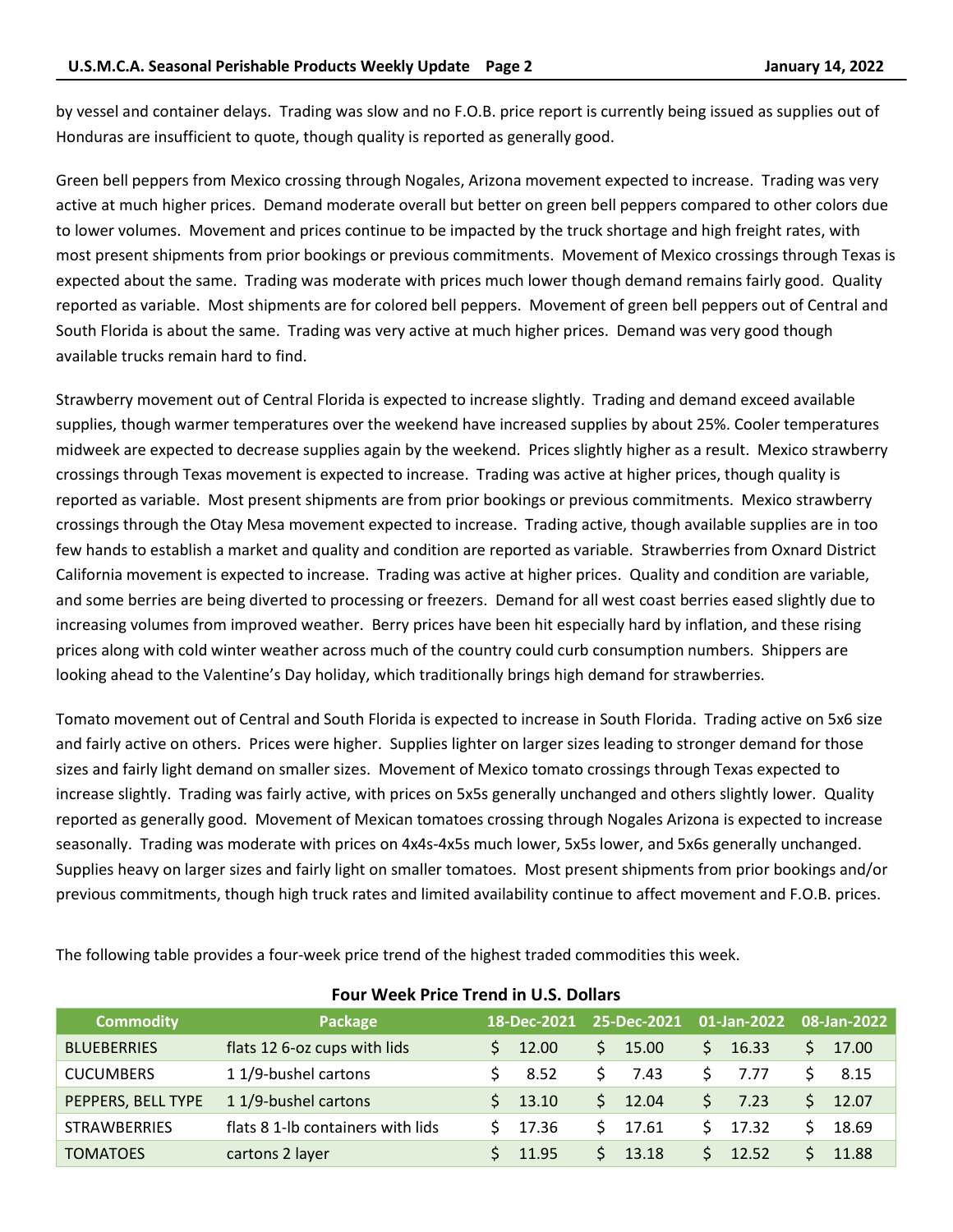

# **Four Week Movement in Pounds**

| <b>COMMODITY</b>    | <b>ORIGIN</b> | 18-Dec-21  | 25-Dec-21  | $1$ -Jan-22 | $8 - Jan-22$ |
|---------------------|---------------|------------|------------|-------------|--------------|
| <b>BLUEBERRIES</b>  | <b>MEXICO</b> | 2,429,987  | 1,779,474  | 1,928,496   | 2,077,958    |
| <b>CUCUMBERS</b>    | CANADA        | 3,728,495  | 3,195,855  | 2,739,967   | 3,106,025    |
|                     | <b>MEXICO</b> | 48,609,186 | 37,847,149 | 41,716,279  | 49,379,672   |
| PEPPERS, BELL TYPE  | CANADA        | 869,069    | 240,861    | 86,686      | 71,806       |
|                     | <b>MEXICO</b> | 38,798,269 | 34,253,175 | 33,004,877  | 45,413,904   |
| <b>STRAWBERRIES</b> | CANADA        | 44,641     | 42,491     | 25,016      | 72,560       |
|                     | <b>MEXICO</b> | 12,194,804 | 10,497,939 | 12,248,627  | 18,016,727   |
| <b>TOMATOES</b>     | CANADA        | 2,999,425  | 1,980,534  | 1,259,504   | 1,881,023    |
|                     | <b>MEXICO</b> | 26,660,870 | 23,583,985 | 20,592,607  | 28,584,888   |